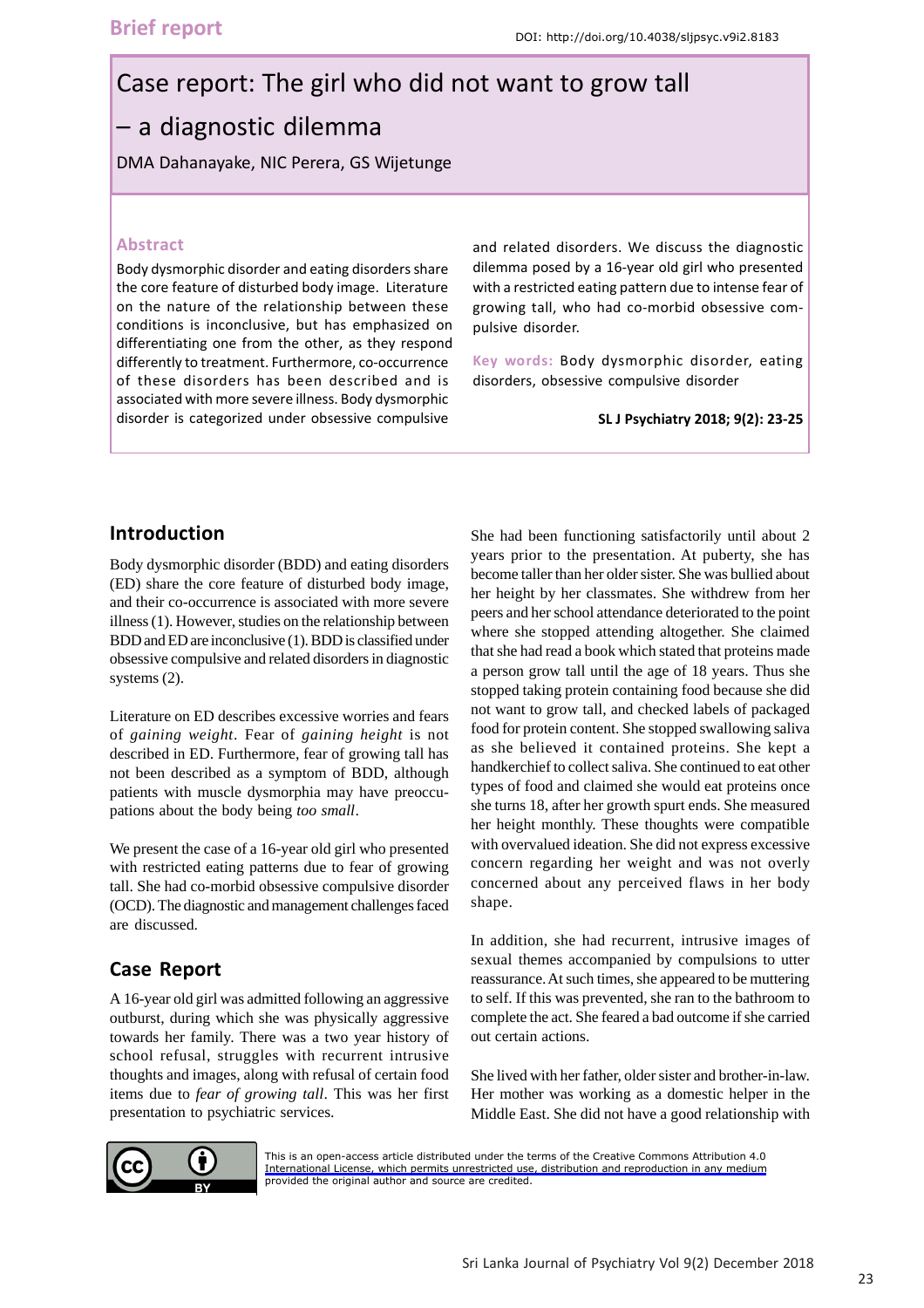any of her family. There were high expectations placed on her regarding academic achievements and her family was critical of her failure to cope at school. There was a family history of motor tics in her father and substance use disorder in her extended family. Pre-morbidly, she had an anxious temperament and perfectionist traits.

On examination, she appeared wary and it was difficult to engage with her. Her speech was rational. There was no evidence of thought disorder. Her mood was predominantly anxious. She did not have suicidal ideation. There were no depressive cognitions. As described above, she had obsessions and overvalued ideas. She did not have delusions or hallucinations. She was able to concentrate on tasks. IQ testing revealed a superior non-verbal IQ. Her insight was limited. Her height was 5'7" and BMI was normal. Her physical examination was normal, and investigations including CT scan of the brain were normal.

In the context of fear of gaining height leading to restricted eating patterns, BDD and ED were considered as differential diagnoses, together with co-morbid OCD. Interventions as for an eating disorder were commenced. Sertraline was started for the co-morbid OCD. Her obsessions improved, but she continued to struggle with residual symptoms. Cognitions relating to height were difficult to shift and she adamantly refused to eat food items which she perceived as containing protein. The dose of sertraline was optimized and risperidone was added later to augment the effects of sertraline on obsessive symptoms. Her activities improved, but she continued to refuse protein containing food. Unfortunately, following discharge, she refused to take medication and her obsessions worsened leading to aggressive outbursts. She was re-admitted to the psychiatry unit, but continued to have difficulty with medication adherence upon discharge. She remained distant with the treating team. Her family struggled to contain her behaviours and they remained critical of her. Family sessions were held to offer psycho-education and support.

## **Discussion**

The challenges faced regarding the diagnosis of this patient were exemplified by the lack of sufficient literature on the relationship between BDD and ED. In addition to disturbed body image being a feature of both conditions, there are other important similarities as well as differences (1,3). Weight concerns are relatively common in BDD and many patients with ED have non-weight related concerns regarding the shape of specific body parts such as thighs or stomach (4,5). Patients with both conditions have ritualistic behaviours and repeated thoughts relating to body image concerns, as well as behaviours aimed to change body appearance, such as restricting food intake and going for surgical procedures (1). However, the sex ratios and comorbidity patterns are different for these conditions and BDD tends to cluster in families with OCD (1). Furthermore, BDD responds to serotonin reuptake inhibitors as well as cognitive behavioural therapy, unlike patients with anorexia who show a less robust response (6-8).

Our patient was diagnosed as having ED because of her eating patterns and related cognitions, despite her primary concern being unrelated to weight. Minimal literature was available on patient presentations related to fear of *gaining height*. A further complication was the presence of co-morbid OCD, which placed her in the spectrum of conditions including BDD. However, the prominence of restriction of eating was felt to favour a diagnosis of ED.

This case highlights the need for further study in the area of overlap between BDD, ED and obsessive compulsive spectrum disorders.

#### **Declaration of interest** None declared

**DMA Dahanayake,** Lady Ridgeway Hospital for Children, Colombo

**NIC Perera,** National Hospital of Sri Lanka, Colombo

**GS Wijetunge,** Lady Ridgeway Hospital for Children, Colombo

**Corresponding author:** DMA Dahanayake

**Email:** dulangid@yahoo.com

**b** http://orcid.org/0000-0002-1740-2183

## **References**

- 1. Grant JE, Phillips KA. Is Anorexia nervosa a subtype of body dysmorphic disorder? probably pot, but Read on. Harv Rev Psychiatry 2004; 12(2): 123-126.
- 2. American Psychiatric Association. Diagnostic and statistical manual of mental disorders. 5th ed. Arlington, VA: American Psychiatric Publishing 2013.
- 3. Phillips KA, Kim JM, Hudson JI. Body image disturbance in body dysmorphic disorder and eating disorders. Psychiatr Clin N Am 1995; 18: 317-34.